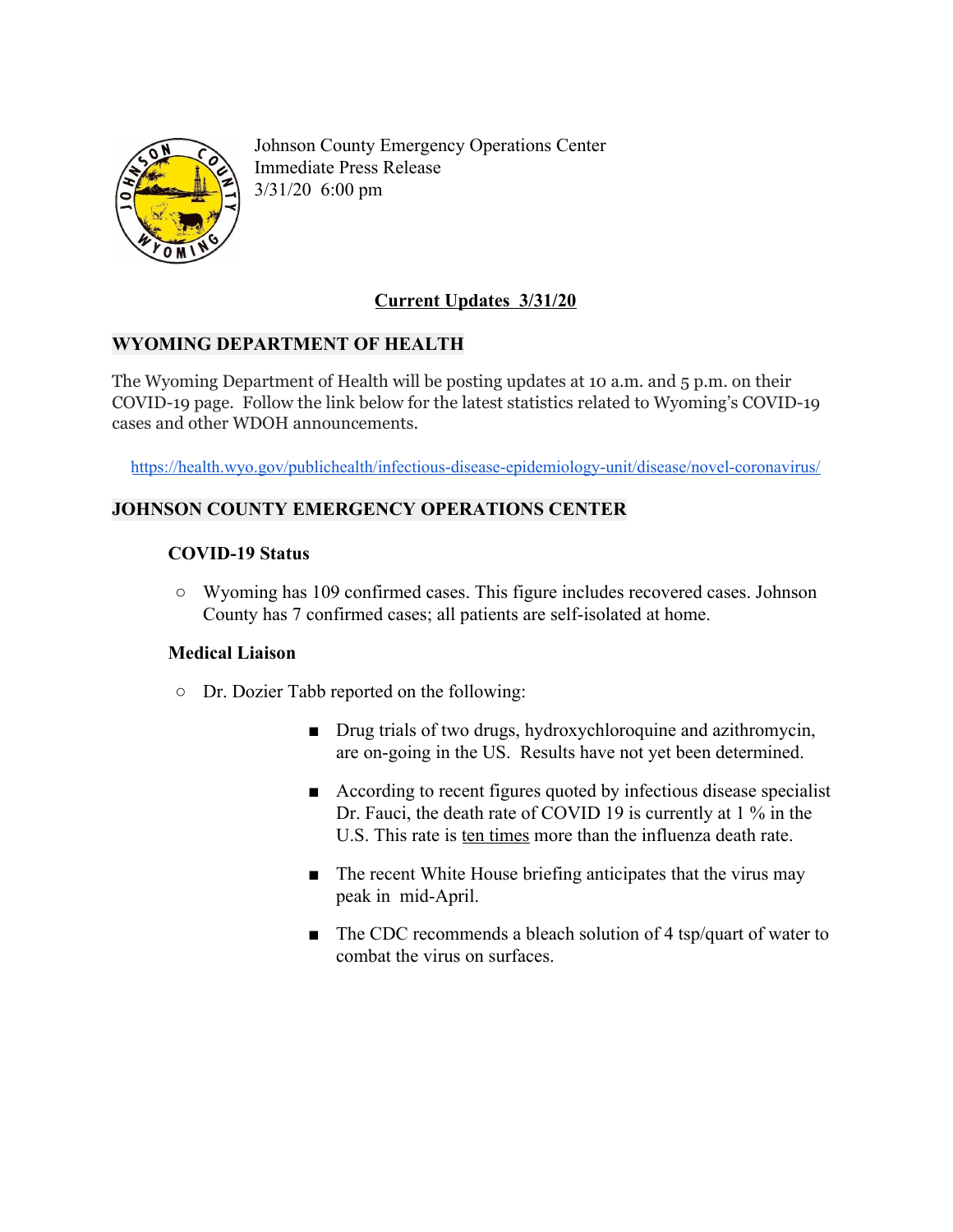■ Tests are limited. Top 3 Suggested Testing Priorities are as follows:

**Priority #1:** Sick inpatients; healthcare workers with symptoms

**Priority #2:** Individuals over 65 with symptoms; Individuals in long-term care; individuals with chronic co-morbidity (other health issues) such as diabetes, obesity, lung problems, etc.

**Priority #3:** healthcare workers; first responders;critical infrastructure workers with symptoms

#### **Community Concerns**

The Skate Park has been closed until further notice to support our community-wide efforts to maintain appropriate social distance.

## **BREAD OF LIFE FOOD PANTRY**

The Bread of Life Food Pantry will be open the first Saturday of the month (April 4th) from 9:00 - 10:30 AM. The pantry is also open Monday, Wednesday, Fridays 5:00 - 7:00 pm.

## **THE COMMUNITY RESILIENCE GROUP**

The Community Resilience Group leader Shann Edwards encourages those with mortgage questions to contact their lending institution first and then contact the Family Crisis Center. Contact the Family Crisis Center for assistance with rental and utilities concerns: 307-684-2233.

### **Prior Updates**

(Due to the Increased Number of Updates, the EOC Press Release will carry items for two releases only.)

# **JOHNSON COUNTY EMERGENCY OPERATIONS CENTER**

### **Medical Supplies**

**○** The Johnson County Emergency Operations Center is currently overseeing the order and reception of a number of vital medical supplies from a variety of sources including the National Stockpile.

### **Community Concerns**

**○** The Johnson County Emergency Operations Center reminds the community that vital businesses such as grocery stores and pharmacies are subject to shortages brought about by this epidemic. Please be patient as our businesses also experience unexpected stresses during this unprecedented experience.